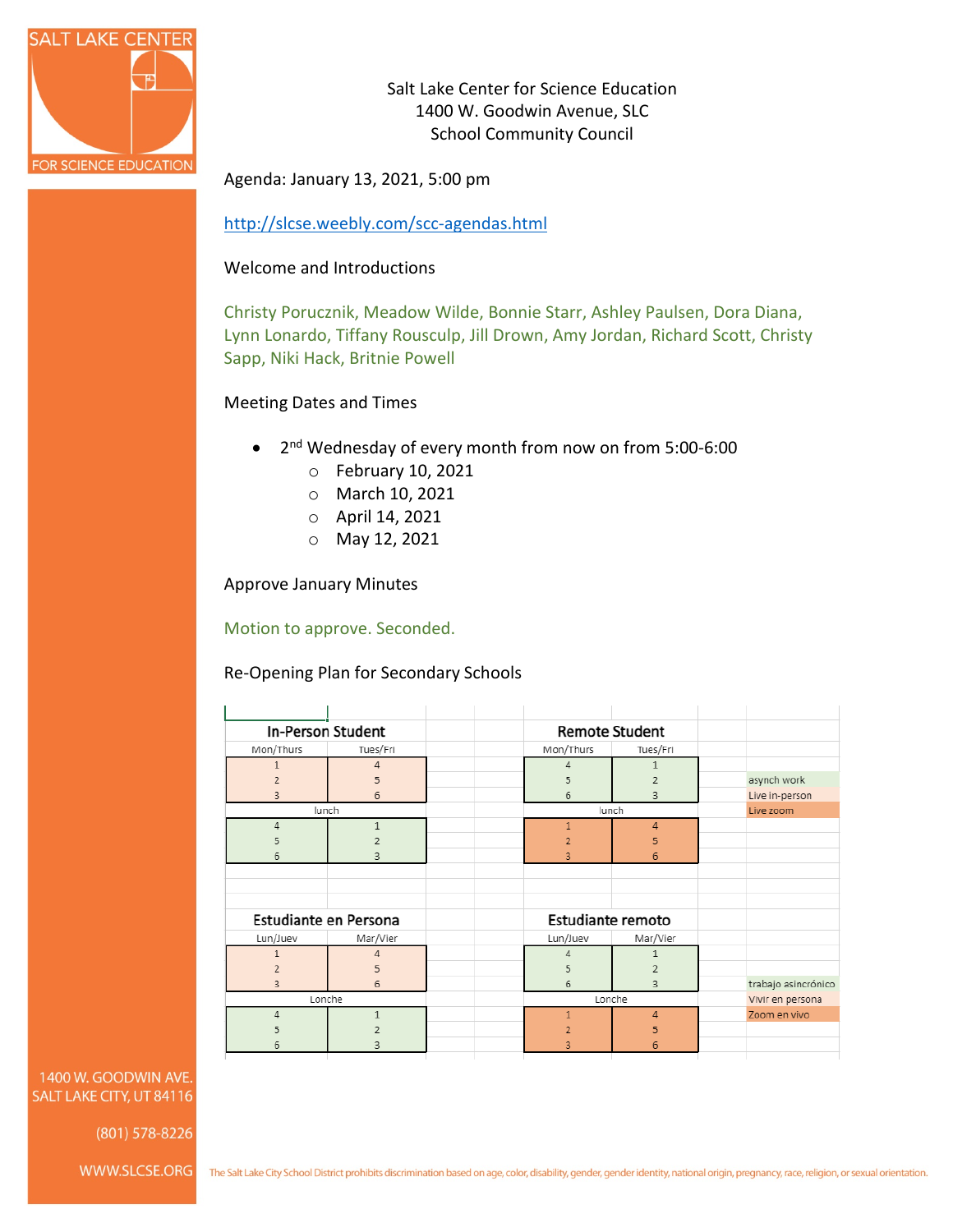Why was remote, synchronous learning scheduled for afternoons? The logistics of transportation and food services require that in-person learning be scheduled in the morning.

Is there a possibility for SLCSE to maintain the current schedule through the remainder of the school year? Britnie will explore this possibility. If we did this, are families who aren't represented on SCC getting what they need?

What is the academic failure rate of SLCSE students? There was discussion around the nature of the media implications of remote learning resulting in excessive failure. There has been minimal coverage of information regarding failure rates of other districts and the impact of the inconsistency of switching from in-person to remote due to COVID cases. There has also been a lack of coverage regarding the assets students are gaining during this time: a hugely reduced digital gap (increased internet and device access), increased technology skills, use of Canvas, ability to communicate, etc.

#### Open House

Planning a virtual event- tour and Q&A panel.

Board Check-in

Board representative not present.

School Fees 2021-2022

<http://slcse.weebly.com/school-community-council.html>

Motion to approve the 2021-2022 Fees Schedule

- Roll Call Vote:
- Jill Drown- Y
- Lynn Lonardo- Y
- Britnie Powell- Y
- Niki Hack- Y
- Amy Jordan- Y
- Dora Diana- Y
- Bonnie Starr- Y
- Christy Sapp- Y
- Ashley Paulsen- Y
- Christy Poruznik-Y
- Meadow Wilde- Y

Overnight Trips 2020-2022